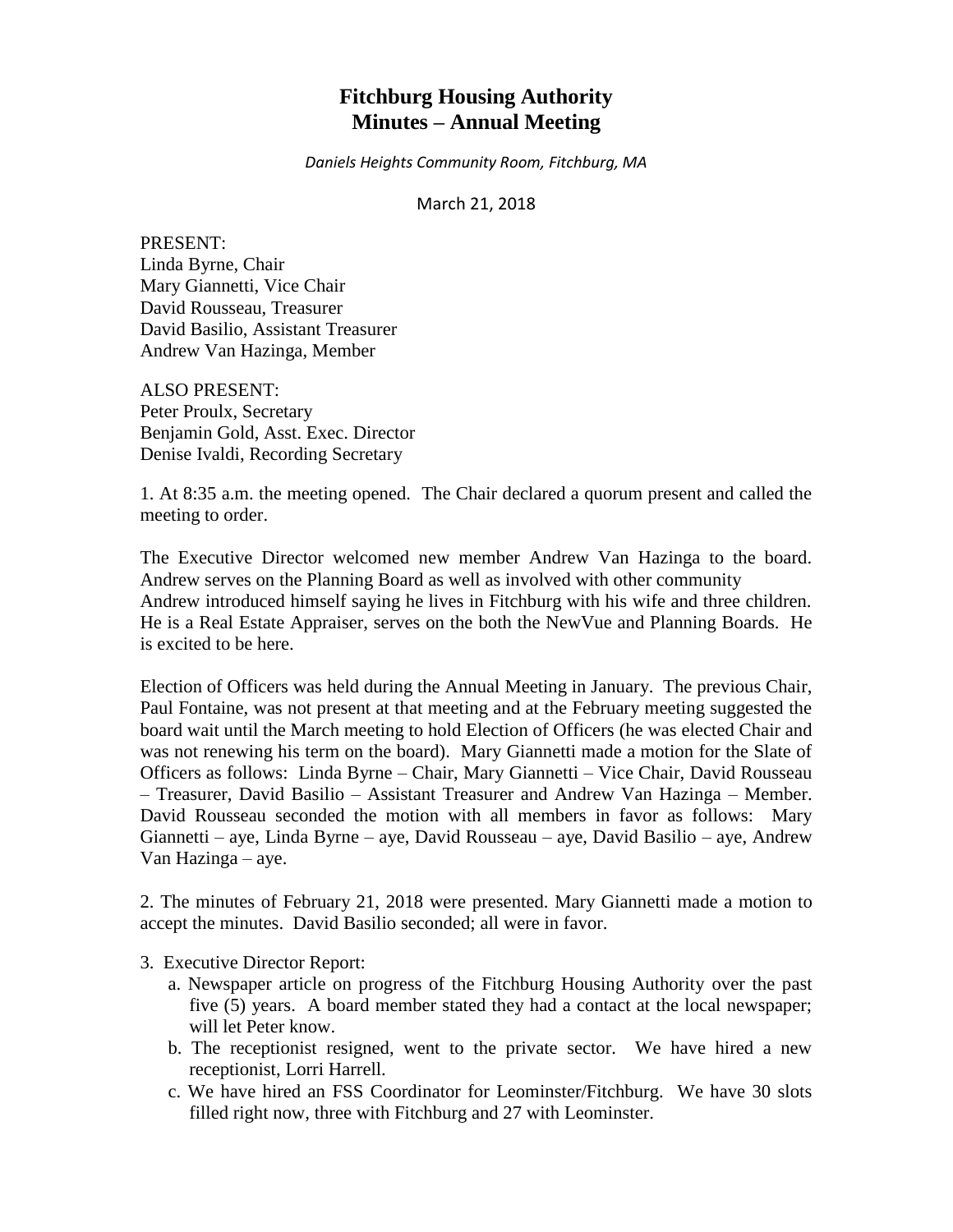- 4. Financial Report (January 31, 2018):
	- a. Page F3 reserves are at 3.42%.

b. Page F4 - \$17,000 in the hole. Although we are \$10,000 ahead of rent collection, we are behind in utilities (this report reflects December and January bills). We have not received any net metering credits yet, we are due three months of credit.

- c. \$39,000 over on ordinary maintenance.
- d. February Payroll was passed around for review and two board member signatures.

Motion made by David Rousseau to accept the January 31, 2018 financial report presented. Linda Byrne seconded; all were in favor.

- 5. Modernization Report:
	- a. Wallace Towers Abatement Phase 3 Almost 95% complete. Sixteen (16) units are ready, will start moves, two-three weeks to complete rest of units.
	- b. Wallace Towers Emergency Generator Awaiting delivery of new generator.
	- c. CJ Durkin Security Cameras Complete, change order coming.
	- d. Daniels Heights/Canton Valley Crawlspace 100% complete, change order later in meeting.
	- e. Green Acres Vacant Unit Renovations Change order later in meeting.
	- g. 689-3 Shingle Replacement Complete, waiting on close-out documents.
	- h. 689-3 Driveway/Fence Replacement Design complete. Bidding delayed for funding from DHCD.
	- i. Green Acres Basement Moisture Remediation In design.
	- k. 689-1 Sprinkler Installation Out to bid.
- 6. State-Aided Housing Report:
	- a. 85 new standard applications in January; 25 elderly/young-disabled, 60 family.
	- b. 51 emergency applications received, 34 approved. Housed two; one in Fitchburg, one in Lunenburg.
	- c. 2,230 applicants on the waiting list.
	- d. There were three (3) new lease-ups and four (4) vacates in February.
	- e. 96.91% occupancy rate.
- 7. Section 8 Housing Choice Voucher Report:
	- a. 95% leased. Ten (10) vouchers issued, not leased yet.
	- c. There is a cap on HUD funds; we are close to it now.
	- d. MRVP 16 under lease, continuing to work with applicants.
- 8. Old Business: None
- 9. New Business: The following resolutions were presented:

## SUBMISSION OF 2018 4001, 689-C AND MRVP OPERATING BUDGETS

## RESOLUTION 2018-03-01

## WHEREAS: The Fitchburg Housing Authority is required by DHCD to submit approved 4001, 689-C and MRVP Operating Budgets for State-Aided Housing for Fiscal Year 2018 and,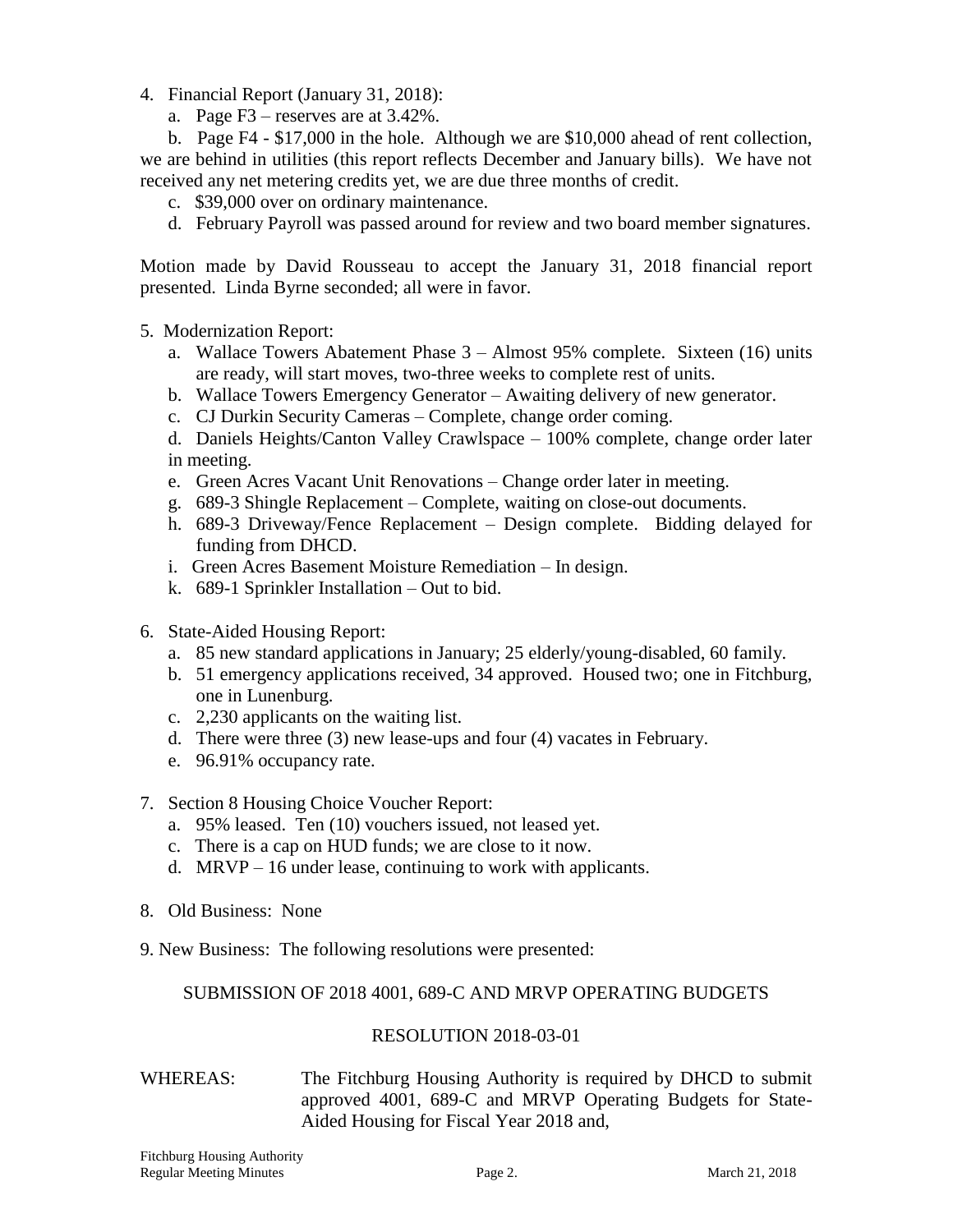## NOW THEREFORE BE IT RESOLVED,

That the Fitchburg Housing Authority Board authorizes submission of the 4001, 689-C and MRVP Operating Budgets for State-Aided Housing for Fiscal Year 2018 to the Department of Housing and Community Development, as directed by DHCD, and recommended by the Executive Director,

- RESOLVED, Motion made by David Rousseau to submit the 2018 4001, 689-C and MRVP Operating Budgets for State-Aided Housing of the Fitchburg Housing Authority to the Department of Housing and Community Development.
- SECONDED, David Basilio seconded the motion, and the motion was passed by a unanimous vote.

# RESOLUTION AUTHORIZING SIGNING OF THE CERTIFICATE OF FINAL COMPLETION AND FINAL PAYMENT FOR THE ADA RAMP AT DANIELS HEIGHTS (667-2)

## DHCD PROJECT NUMBER 097081

Resolution 2018-03-02

- Whereas: Steve Larry (RCAT Program Manager) has inspected the ADA ramp at Daniels Heights (667-2) and,
- Whereas: Steve Larry has recommended that the ADA ramp for Daniels Heights (667-2) has reached the point of Final Completion, and contingent upon DHCD's approval.

## NOW THEREFORE BE IT RESOLVED,

That the Fitchburg Housing Authority authorizes the Chair, or his designee, to sign the necessary documents in connection with the Certificate of Final Completion and Final Payment in the amount of \$1,732.08 for the ADA ramp at Daniels Heights (667-2).

- RESOLVED, Motion made by Mary Giannetti to accept the Certificate of Final Completion and Final Payment in the amount of \$1,732.08 for the ADA ramp at Daniels Heights (667-2)
- SECONDED, David Basilio seconded the motion, and the motion was passed by a unanimous vote.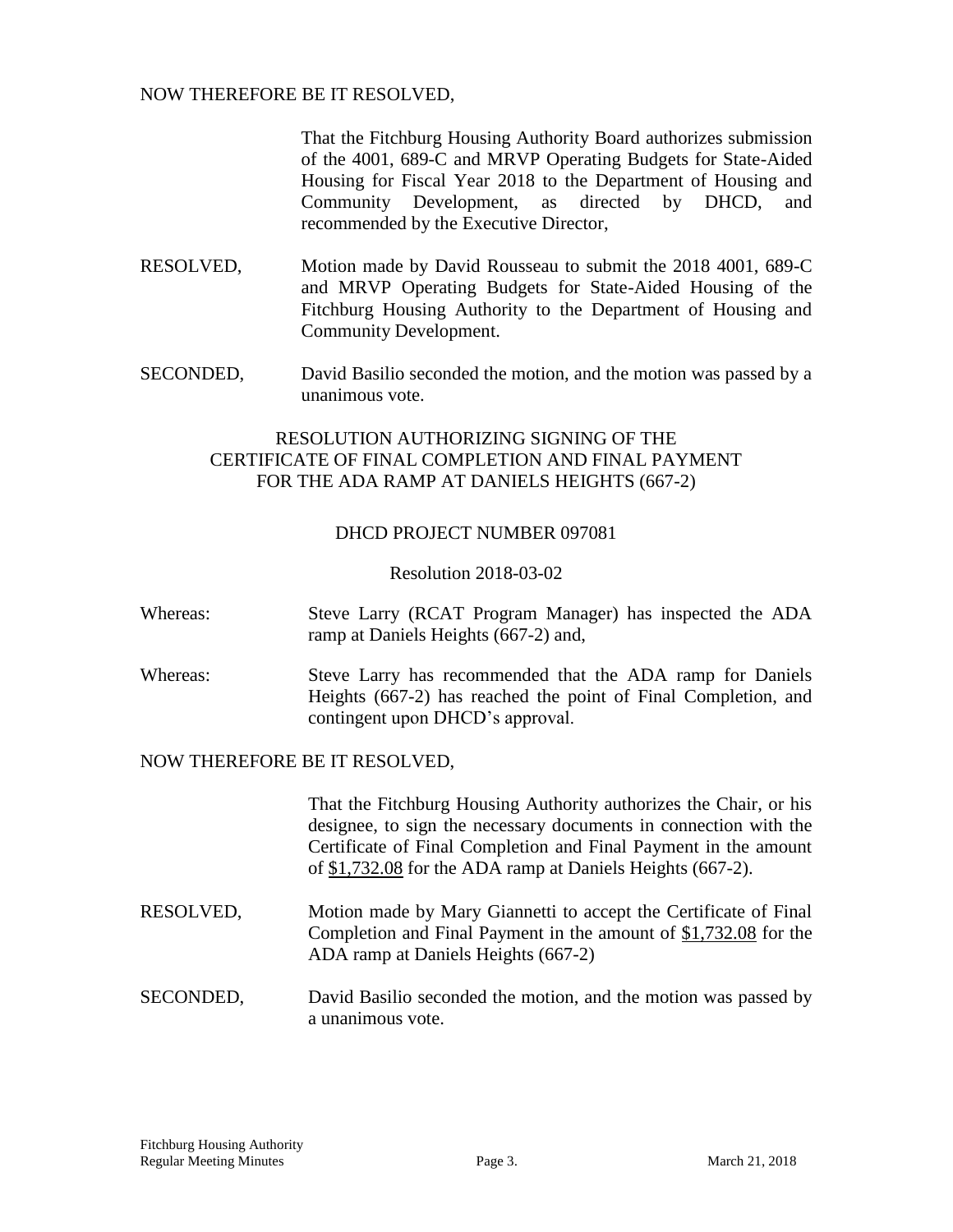## RESOLUTION FOR AMENDMENT 12 TO THE CONTRACT FOR FINANCIAL ASSISTANCE BETWEEN THE FITCHBURG HOUSING AUTHORITY AND THE DEPARTMENT OF HOUSING & COMMUNITY DEVELOPMENT

## CAPITAL IMPROVEMENT WORK PLAN 5001

Resolution Number 2018-03-03

- Whereas: The Fitchburg Housing Authority has the need to amend the Contract for Financial Assistance between the Fitchburg Housing Authority and the Department of Housing and Community Development, and
- Whereas: This amendment funds the following:

Fish #097076 - Fund anticipated costs related to 200-1 Green Acres (HILAPP) basements - \$2,000,000.00.

Whereas: The above mentioned contract, Capital Improvement Work Plan 5001, has been increased by \$2,000,000.00 (total contract amount is now \$8,756,126.38).

## NOW THEREFORE BE IT RESOLVED:

That the Fitchburg Housing Authority Board of Directors authorizes the Chair to sign the Standard Contract Amendment Form in conjunction with the project listed on Amendment 12 for Capital Improvement Work Plan 5001 now being undertaken by the Department of Housing and Community Development and the Fitchburg Housing Authority.

- Resolved, Motion made by Mary Giannetti to authorize the signing of the Standard Contract Amendment Form by the Chair or Executive Director in conjunction with the project listed on Amendment 12 for Capital Improvement Work Plan 5001 currently being undertaken by the Fitchburg Housing Authority and the Department of Housing and Community Development. .
- Seconded, David Rousseau seconded the Motions and the Motion was passed by a unanimous vote.

## ACKNOWLEDGEMENT BY EXECUTIVE DIRECTOR AND BOARD APROVAL WAGE MATCH ACKNOWLEDGEMENT REGARDING CONFIDENTIALITY OF INFORMATION AND DOR DISCLOSURE & SECURITY TRAINING FOR SAFEGUARDING INFORMATION

## Resolution 2018-03-04

Whereas: DHCD has issued Public Housing Notice (PHN) 2018-05 – Wage Match: Safeguarding of Department of Revenue (DOR) Information, and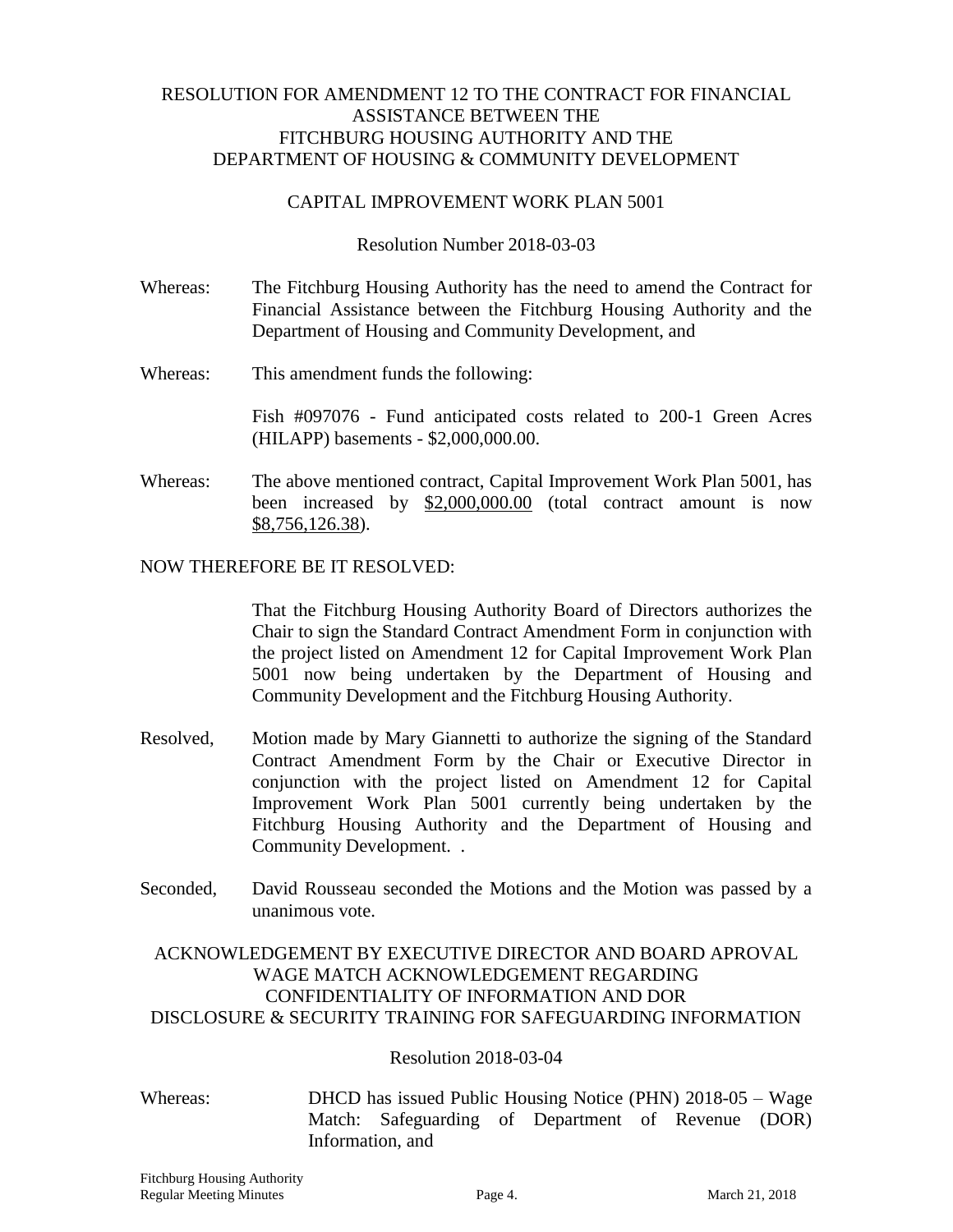- Whereas: All Fitchburg Housing Authority employees who have access to DOR information have read and executed required training and acknowledgements as set forth in the PHN and signed acknowledgements will be retained on file at the housing authority *(see attached list of employees),* and
- Whereas: After Board Approval, the Executive Director, as well as the Chairperson of the Housing Authority Board, must sign the PHN 2018-05 Certification and return to DHCD.

### NOW THEREFORE BE IT RESOLVED,

That the Fitchburg Housing Authority approves Certification of PHN 2018-05 by both the Executive Director and the Chair as requested.

- RESOLVED, Motion made by Mary Giannetti to approve Certification of PHN 2018-05 by both the Executive Director and Chair (with signed acknowledgements being retained on file at the housing authority.
- SECONDED, David Basilio seconded the motion, and the motion was passed by a unanimous vote.

## RESOLUTION FOR AUTHORIZATION OF CHANGE ORDER NUMBER ONE IN CONJUNCTION WITH THE GREEN ACRES (200-1) INTERIOR RENOVATIONS

## WORK PLAN 5001, PROJECT #097092

#### RESOLUTION 2018-03-05

- Whereas: The Fitchburg Housing Authority has the need to sign a Change Order Number One in conjunction with the Green Acres (200-1) Interior Renovations and
- Whereas: Richard Alvord Architects (the architect) recommends approval of this Change Order Number One which will decrease the contract amount by **\$23,272.26.**

#### NOW THEREFORE BE IT RESOLVED,

That the Fitchburg Housing Authority Board of Directors authorizes the Chair, or their designee, to sign the Change Order Number One in conjunction with the Green Acres (200-1) interior renovations now being undertaken by the Department of Housing and Community Development and the Fitchburg Housing Authority.